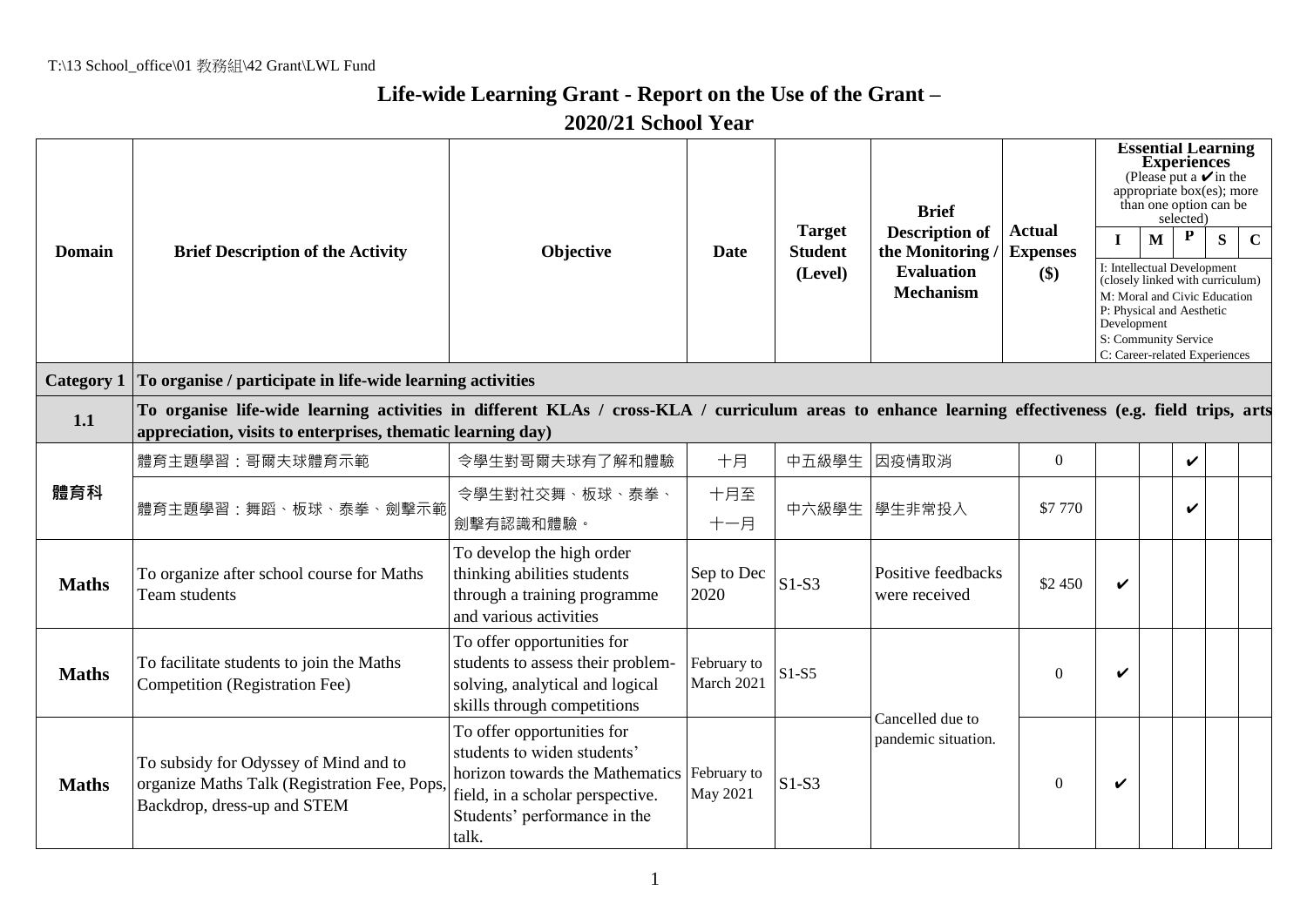T:\13 School\_office\01 教務組\42 Grant\LWL Fund

| L&S                                | S1 Dietitian talk                                                                                                              | Explain the suitable diet for<br>adolescents and analyse their eating<br>habit                                                       | <b>Nov 2020</b><br>S <sub>1</sub> |                | \$2 000                                      | V              |                    |              |  |  |
|------------------------------------|--------------------------------------------------------------------------------------------------------------------------------|--------------------------------------------------------------------------------------------------------------------------------------|-----------------------------------|----------------|----------------------------------------------|----------------|--------------------|--------------|--|--|
| L&S                                | S3 Field trip                                                                                                                  | Explore how the development of<br>economy of HK is related to the<br>quality of life of citizens                                     | <b>Mar 2021</b>                   | S <sub>3</sub> | Cancelled due to<br>pandemic situation.      | $\Omega$       | ✓                  | ✓            |  |  |
| LS                                 | S5 Talk on Modern China / Globalization                                                                                        | To arouse students' interest in<br>further explore the development of<br>China                                                       | <b>Mar 2021</b>                   | S <sub>5</sub> |                                              | $\Omega$       | $\checkmark$       |              |  |  |
| 中國歷史                               | S1 全方位學習日(中國歷史組)下午時段的講座 透過講座和工作坊的體驗活動,<br>及工作坊                                                                                 | 認識香港對中國傳統建築的保育<br>與活化                                                                                                                | 29 March<br>2021                  | S <sub>1</sub> | Cancelled due to<br>pandemic situation.      | $\overline{0}$ | $\boldsymbol{\nu}$ | ✓            |  |  |
| <b>History</b>                     | S1 life Wide Learning Day: a guided tour to Tai<br>O and transportation fee                                                    | Explore a local Hong Kong<br>community and its revitalization                                                                        | 29 March<br>2021                  | S <sub>1</sub> | Cancelled due to<br>pandemic situation.      | $\overline{0}$ | $\checkmark$       | V            |  |  |
| Geography                          | S1 life Wide Learning Day: guided tour of a pearl To investigate the revitalization of<br>oyster farm at Lo Fu Wat             | pearl farming and mariculture in HK 2021                                                                                             | 29 March                          | S <sub>1</sub> | Cancelled due to<br>pandemic situation.      | $\overline{0}$ | $\checkmark$       |              |  |  |
| <b>STEAM</b>                       | S2 Life Wide Learning Day                                                                                                      | To widen students' horizon towards<br><b>STEAM</b> related fields                                                                    | 29 March<br>2021                  | S <sub>2</sub> | Cancelled due to<br>pandemic situation.      | $\overline{0}$ | $\checkmark$       |              |  |  |
| <b>STEAM</b>                       | To organize after school course for STEAM<br>Project Team members (Organized by RTHK)                                          | To develop the students specific<br>coding skills and mechanical<br>knowledge through training<br>programmes and various activities. | Nov 2020 to<br>Apr 2021           | $S2-S5$        | Very positive<br>feedbacks were<br>received. | \$21 615       | $\checkmark$       |              |  |  |
| <b>STEAM</b>                       | To organize after school course for STEAM<br>Project Team members (including new members)<br>(C0-organized by HKUST and HKAYP) | To develop the students specific<br>coding skills and mechanical<br>knowledge through training<br>programmes and various activities. | Nov 2020 to<br>Apr 2021           | $S1-S5$        |                                              | \$30 500       | $\checkmark$       |              |  |  |
| <b>Religious</b><br><b>Studies</b> | To organize religious activities                                                                                               | By introducing Jesus, students learn<br>about synergy, empathy & tenacity.                                                           | <b>Nov 2020</b>                   | $S1-6$         | Very positive<br>feedbacks were<br>received. | \$14 960       |                    | $\checkmark$ |  |  |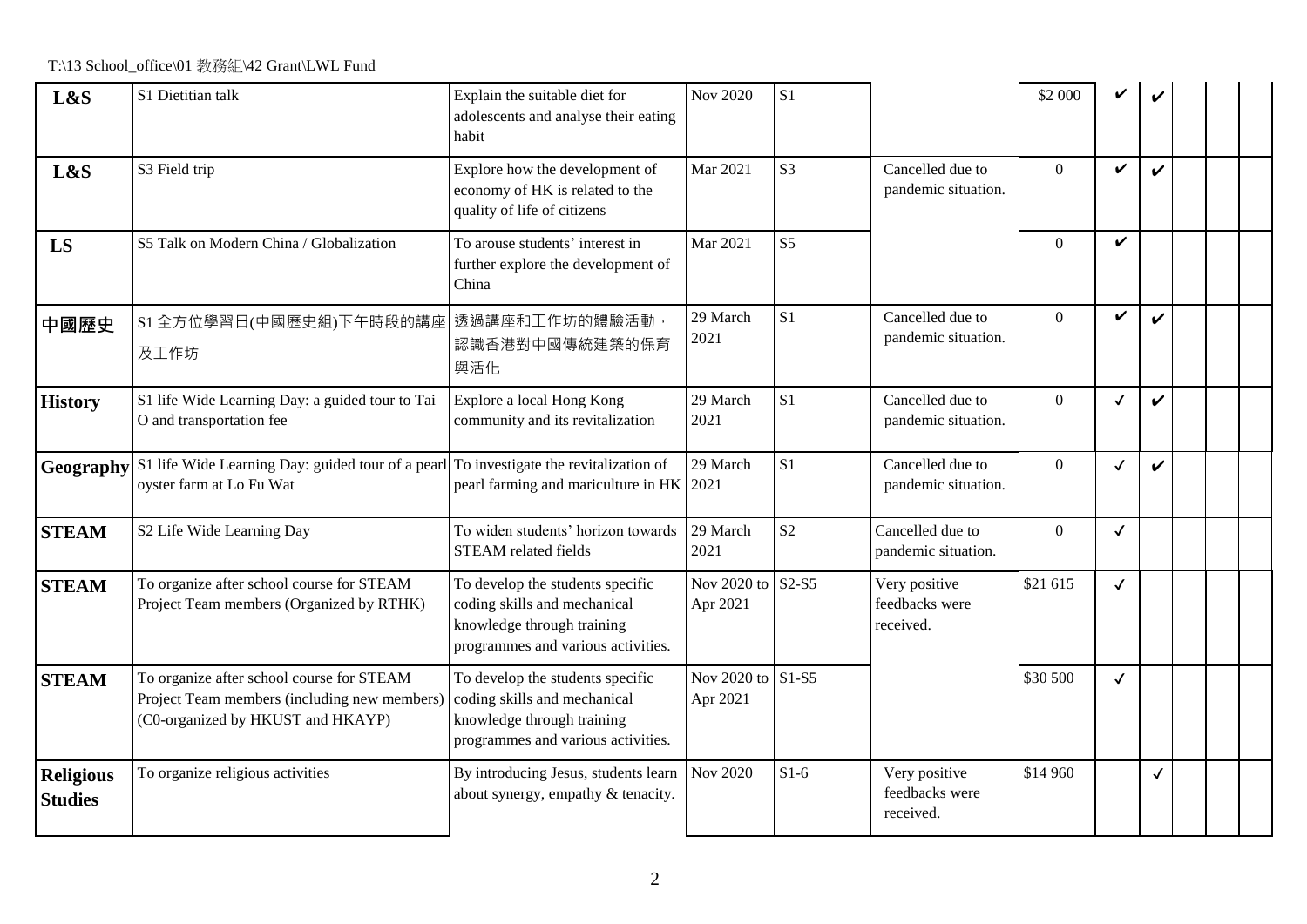T:\13 School\_office\01 教務組\42 Grant\LWL Fund

| <b>Religious</b><br><b>Studies</b> | Invite speakers to share in the assembly X 2 |                                                                                                                                                                                                                                                             | Nov 2020<br>May 2021 | $S1-6$         | Very positive<br>feedbacks were<br>received. | \$1500              |              |              |  |              |
|------------------------------------|----------------------------------------------|-------------------------------------------------------------------------------------------------------------------------------------------------------------------------------------------------------------------------------------------------------------|----------------------|----------------|----------------------------------------------|---------------------|--------------|--------------|--|--------------|
| <b>Religious</b><br><b>Studies</b> | Join the Dialogue in the Darkness Activity   | Through experiential activity,<br>students learn to see problems and be<br>resilient.                                                                                                                                                                       | Apr 2020             | S <sub>3</sub> | Very positive<br>feedbacks were<br>received. | \$9378.5            |              | $\checkmark$ |  |              |
| <b>Religious</b><br><b>Studies</b> | 福音週佈道會                                       | Allow students to explore faith with<br>an inquisitive mind in creative ways<br>including interactive activities.                                                                                                                                           | Nov 2020             | $S1-6$         | Very positive<br>feedbacks were<br>received. | \$2500              |              | $\checkmark$ |  |              |
| <b>Religious</b><br><b>Studies</b> | Join the Campus Transformer Program          | 20 students joined the "Campus<br>Transformer Program" led by U-fire<br>Networks. Three joint-schools<br>training sessions were held off<br>campus and four blessing activities<br>were organized on campus to<br>promote synergy, empathy $\&$<br>tenacity | 2020-21              | $S1-6$         | Very positive<br>feedbacks were<br>received. | \$10 000            |              | $\checkmark$ |  |              |
| <b>Religious</b><br><b>Studies</b> | 聖誕歌頌會- D.O.G. 聖誕佈道活動                         | Allows students to explore faith with Dec 2021<br>an inquisitive mind in creative ways.                                                                                                                                                                     |                      | $S1-S6$        | Very positive<br>feedbacks were<br>received. | \$3190              |              | V            |  |              |
| <b>ASD</b>                         | 觀賞:劇場空間《喜靈洲…分享夜》<br>地點:上環文娛中心劇院              | 建立學生對觀看藝術劇目的能力                                                                                                                                                                                                                                              | <b>Mar 2020</b>      | S <sub>4</sub> | Very positive<br>feedbacks were<br>received. | \$2460              | $\checkmark$ |              |  | $\checkmark$ |
| <b>Biology</b>                     | Organize after school biological activities  | To consolidate students' knowledge Feb 2020<br>in learning biology                                                                                                                                                                                          |                      | S <sub>6</sub> | Very positive<br>feedbacks were<br>received. | \$3000              | $\checkmark$ |              |  |              |
|                                    |                                              |                                                                                                                                                                                                                                                             |                      |                |                                              | Sub-total 111,323.5 |              |              |  |              |

 $\sim$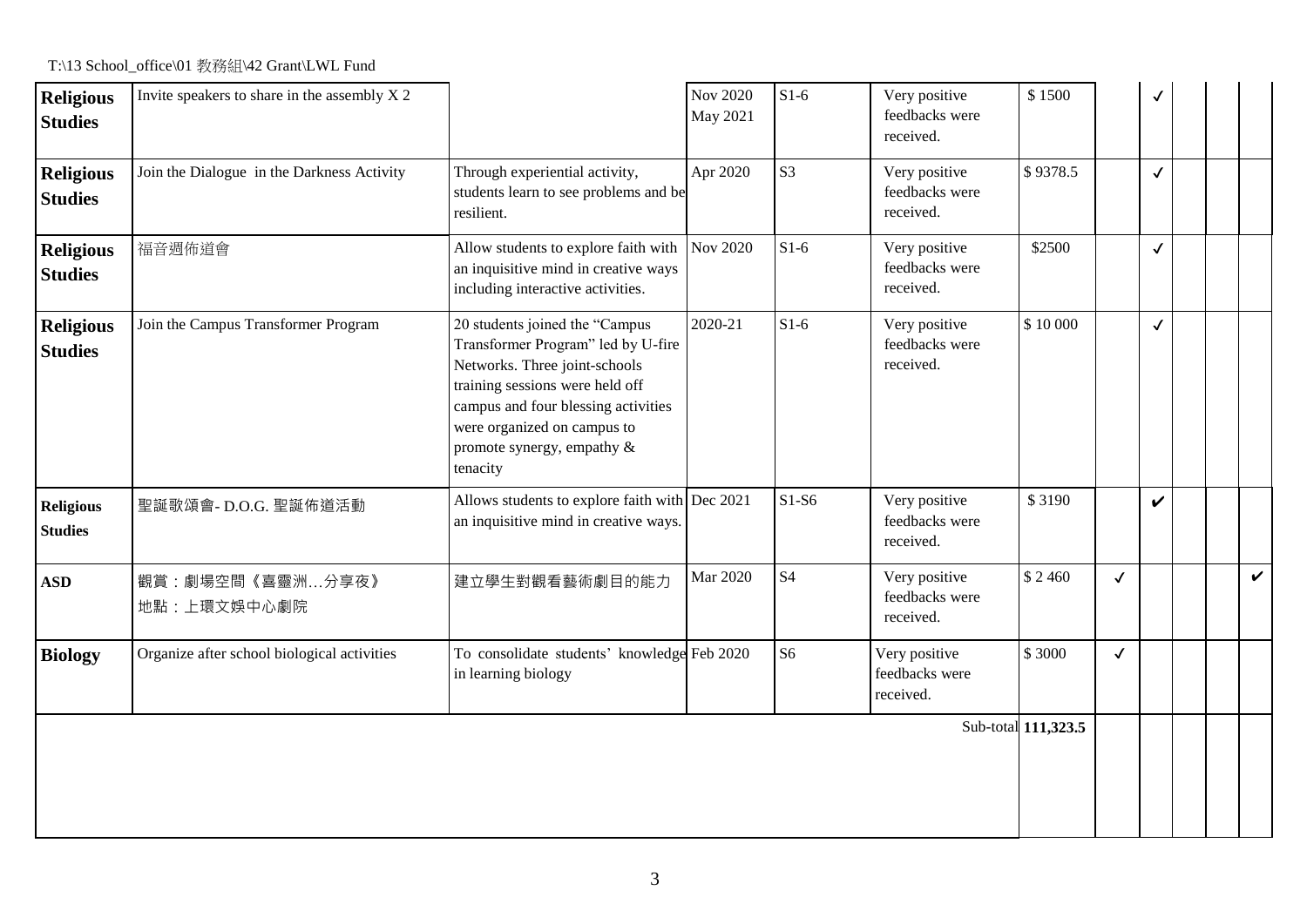| 1.2 | To organise diversified life-wide learning activities to cater for students' interests and abilities for stretching students' potential and nurturing in students<br>positive values and attitudes (e.g. activities on multiple intelligences; physical, aesthetic and cultural activities; leadership training; service learning; clubs<br>and societies; school team training; uniformed groups; military camps) |                                           |                  |                          |                                     |                |  |  |                    |  |  |  |
|-----|--------------------------------------------------------------------------------------------------------------------------------------------------------------------------------------------------------------------------------------------------------------------------------------------------------------------------------------------------------------------------------------------------------------------|-------------------------------------------|------------------|--------------------------|-------------------------------------|----------------|--|--|--------------------|--|--|--|
|     | 參加越野校隊學界比賽                                                                                                                                                                                                                                                                                                                                                                                                         | 租用校巴前往比賽場地                                | 十一月              | 中一至中<br>六校隊              | 因疫情取消                               | $\Omega$       |  |  | V                  |  |  |  |
|     | 恆常拯溺課程(15課)                                                                                                                                                                                                                                                                                                                                                                                                        | 到校向泳隊提供拯溺訓練。 讓<br>學生可以有能力在全港學界拯<br>溺賽能發揮。 | 九月至八<br>月        | $S1-S6$                  | 由 帶隊老師監<br>察,學界比賽<br>後要求學生提<br>交意見。 | \$6 800        |  |  | $\boldsymbol{\nu}$ |  |  |  |
|     | 羽毛球校隊訓練                                                                                                                                                                                                                                                                                                                                                                                                            | 到校向羽毛球隊提供訓練。                              | 九月至八月            | 中一至中<br>五校隊(約<br>20名學生)  | 由帶隊老師監<br>察,學界比賽<br>後要求學生提<br>交意見。  | \$18 645       |  |  | $\boldsymbol{\nu}$ |  |  |  |
| 體育科 | 射箭課程(20課)                                                                                                                                                                                                                                                                                                                                                                                                          | 提升學生對運動的興趣,讓學生<br>可以透過射箭提升專注力, 肌力<br>協調等。 | 九月至五月<br>(共 20課) | 中一至中五<br>(20名學生)         | 疫情緣故,只<br>能進行一節                     | \$640          |  |  | $\checkmark$       |  |  |  |
|     | 田徑校隊訓練                                                                                                                                                                                                                                                                                                                                                                                                             | 到校向田徑隊提供訓練。                               | 九月至八月            | 中一至中<br>五校隊(約<br>30 名學生) | 由帶隊老師監<br>察,學界比賽<br>後要求學生提<br>交意見。  | \$10 200       |  |  | V                  |  |  |  |
|     | 籃球校隊訓練                                                                                                                                                                                                                                                                                                                                                                                                             | 到校向籃球隊提供訓練。                               | 九月至八月            | 中一至中<br>五校隊(約<br>30 名學生) | 由帶隊老師監<br>察,學界比賽<br>後要求學生提<br>交意見。  | \$17 240       |  |  | V                  |  |  |  |
|     | 乒乓球校隊訓練                                                                                                                                                                                                                                                                                                                                                                                                            | 到校向乒乓球隊提供訓練。                              | 九月至八月            | 中一至中<br>五校隊(約<br>20 名學生) | 由帶隊老師監<br>察,學界比賽<br>後要求學生提<br>交意見。  | \$21 800       |  |  | $\boldsymbol{\nu}$ |  |  |  |
| 體育科 | 田徑校隊學界練習                                                                                                                                                                                                                                                                                                                                                                                                           | 租用校巴前往將軍澳運動場                              | 二月至三<br>月        | 中一至中<br>六校隊(約<br>26 名學生) | 因疫情取消                               | $\overline{0}$ |  |  | V                  |  |  |  |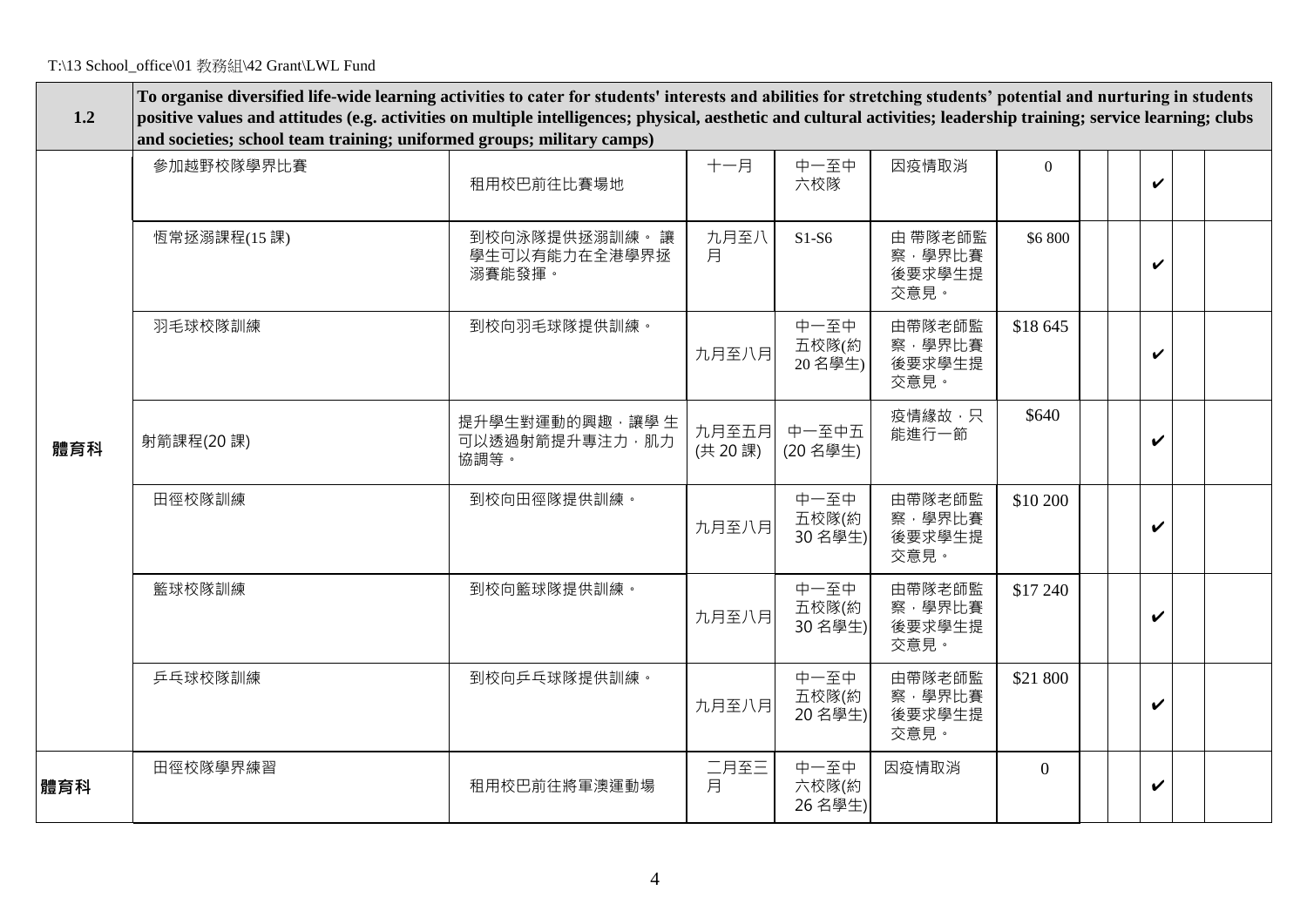T:\13 School\_office\01 教務組\42 Grant\LWL Fund

| Dancing<br>Group  | Organize Jazz and Contemporary class                                                                                                                                                                                                                                                                    | Teach students dancing skills                                                                                                                                 | Oct 2020-<br>May 2021 | $S1-S5$                                                        | Cancelled due to<br>pandemic<br>situation.                                                      | $\overline{0}$ |  | $\checkmark$ |              |
|-------------------|---------------------------------------------------------------------------------------------------------------------------------------------------------------------------------------------------------------------------------------------------------------------------------------------------------|---------------------------------------------------------------------------------------------------------------------------------------------------------------|-----------------------|----------------------------------------------------------------|-------------------------------------------------------------------------------------------------|----------------|--|--------------|--------------|
|                   | Joining the Dancing Competition                                                                                                                                                                                                                                                                         | To encourage more students to<br>participate the competition                                                                                                  | 2020-21               | $S1-S5$                                                        | Number of<br>students<br>participated<br>increase                                               | 600            |  | $\checkmark$ |              |
| <b>Careers</b>    | S5 Life Wide Learning Day                                                                                                                                                                                                                                                                               | Develop personal strengths and<br>life planning through a Career<br><b>Simulation Game</b>                                                                    | 29 Mar<br>2021        | S <sub>5</sub>                                                 | Very positive<br>feedbacks<br>received by both<br>made by students                              | \$14 250       |  |              | $\checkmark$ |
| <b>Careers</b>    | <b>S6 Mock Interview</b>                                                                                                                                                                                                                                                                                | Develop interview techniques of<br>S6 students for the tertiary<br>institutions' interviews                                                                   | 5 Jan 2021            | S <sub>6</sub>                                                 | and teachers                                                                                    | \$25 300       |  |              | $\checkmark$ |
| <b>Careers</b>    | S4 Careers Talk: Employability                                                                                                                                                                                                                                                                          | Introduce the hard and soft skills<br>required by a future employee                                                                                           | $21$ Jan<br>2021      | S <sub>4</sub>                                                 |                                                                                                 | \$3 000        |  |              | $\checkmark$ |
| <b>Careers</b>    | <b>Careers Exploration Certificate Courses</b><br>(10 hours each) such as<br>To be a KOL<br>Online business and marketing<br>2.<br>strategies<br>Jewelleries Design<br>3.<br><b>Floral Design</b><br>4.<br>Physiotherapist assistant foundation<br>Occupational therapist assistant<br>6.<br>foundation | To offer opportunities for<br>students to explore and taste<br>different job opportunities by<br>providing courses in school<br>campus offered by Yan Oi Tong | whole<br>year         | $S3-S5$<br>(Each<br>courses<br>catered<br>$15-20$<br>students) | Monitored by<br>careers<br>teachers,<br>evaluated by<br>students<br>performance<br>and feedback | \$39 400       |  |              | V            |
| <b>Girl Guide</b> | Girl Guides members' potential<br>development classes<br>1. Knitting class<br>2. Tie Dye class<br>3. Handkerchief design class<br>4. Sign Language class (two lessons)                                                                                                                                  | To develop Girl Guides<br>members' interests and potentials<br>in different areas.                                                                            | whole<br>year         | $S1-S5$<br>all<br>members<br>(about 60)<br>students)           | Monitored by<br>teachers,<br>evaluated by<br>students<br>performance<br>and feedback            | \$8626.6       |  | V            |              |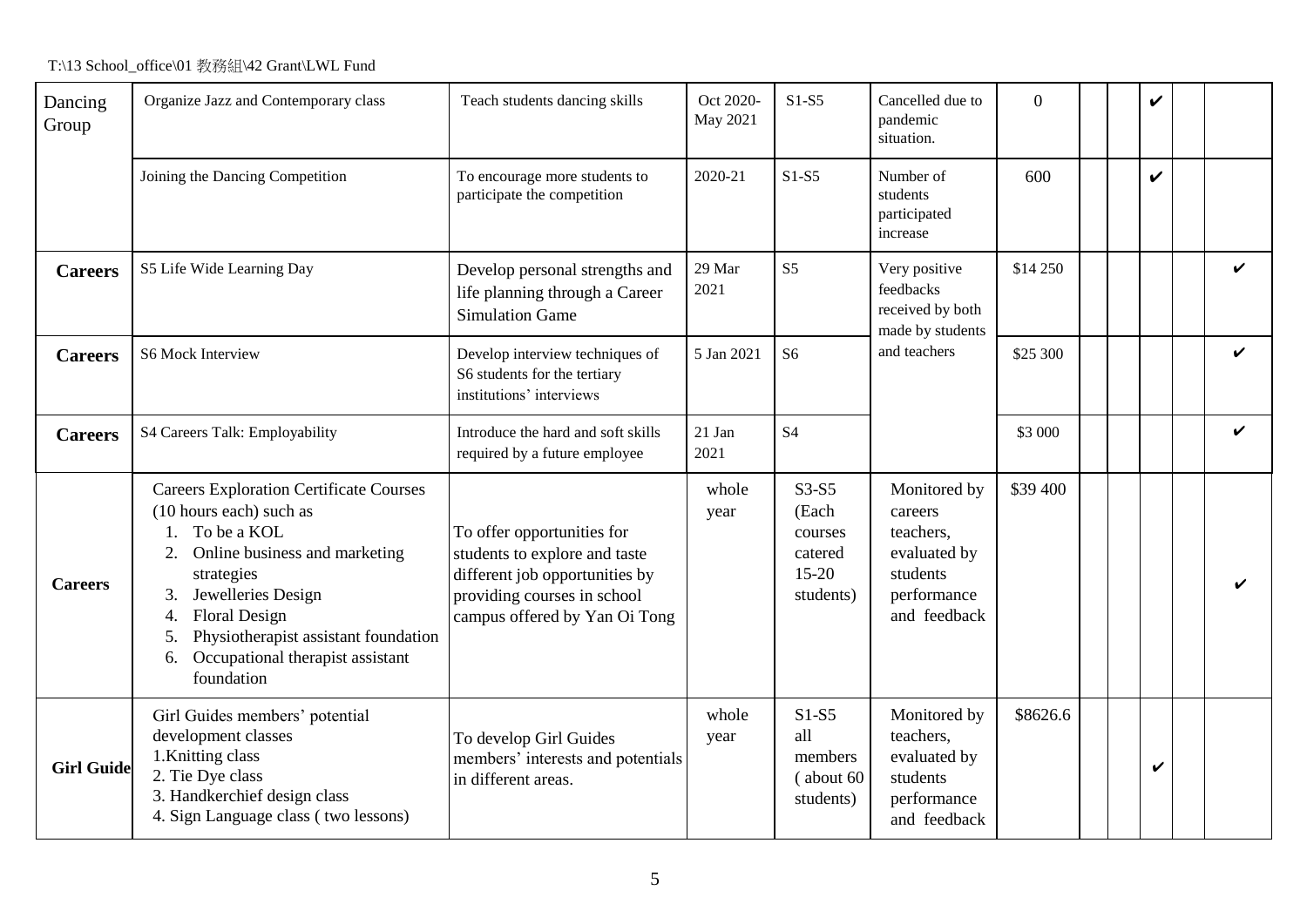T:\13 School\_office\01 教務組\42 Grant\LWL Fund

| 中文辯論                                                | 中文辯論隊訓練                                                                                                                                                                                                                                                                                              | 提升學生的思維能力,為社會<br>注入理性思辨動力,使學生能<br>明辨是非,善用口才充份培養<br>出能以理服人。                                                                                                                                                                                                               | whole<br>year         | $S1-S5$<br>all<br>members                     | 學生比賽成績<br>理想                                                                         | \$14 400  |              |              |   |   |
|-----------------------------------------------------|------------------------------------------------------------------------------------------------------------------------------------------------------------------------------------------------------------------------------------------------------------------------------------------------------|--------------------------------------------------------------------------------------------------------------------------------------------------------------------------------------------------------------------------------------------------------------------------|-----------------------|-----------------------------------------------|--------------------------------------------------------------------------------------|-----------|--------------|--------------|---|---|
| English<br><b>Debate</b><br><b>Team</b>             | English debate trainings and workshops                                                                                                                                                                                                                                                               | To foster and reinforce students'<br>critical thinking and public<br>speaking skills                                                                                                                                                                                     | whole<br>year         | $S1 - S4$<br>(around 25)<br>students)         | Monitored by<br>teachers,<br>evaluated by<br>students<br>performance<br>and feedback | \$9 100   | V            |              |   |   |
| <b>ECA</b>                                          | Leadership Training Programmes for S4<br>students (Training workshops and<br>interpersonal activities for S1 students)                                                                                                                                                                               | To train participants' leadership<br>skills, strengthen the<br>interpersonal communication<br>skills of S1 students and<br>encourage bonding among<br>different forms.                                                                                                   | Sept to<br><b>Nov</b> | S4 (117<br>students)                          | Questionnaire<br>and self-<br>reflection form                                        | \$29,000  |              |              | V | V |
| <b>Civic</b><br><b>Education</b>                    | Training and workshops for J-farm students<br>(fundamentals of planning; soil basics;<br>gardening skills; other related farming<br>knowledge)                                                                                                                                                       | To provide opportunities for<br>students to experience farming<br>and to develop better awareness<br>on man-nature relationship.                                                                                                                                         | Monthly<br>workshop   | J-farm<br>students<br>and other<br>volunteers | Evaluation<br>made by<br>students and<br>teachers                                    | \$15,650  |              |              |   |   |
| Civic $\&$<br><b>Moral</b><br><b>Education</b>      | Joining the 3-day Outward bound course<br>(include bespoke sea kayaking, hiking and<br>sailing courses that feature rock climbing or<br>high ropes course activities to achieve powerful<br>outcomes in students) organized by the Outward<br>Bound Hong Kong. \$3240 per person for 3-day<br>course | To increase resilience through<br>overcoming challenges, show<br>empathy for peers through the<br>adventure-based experiential<br>education model. Students will be<br>able to strengthen their skills and<br>become more responsible,<br>motivated and capable leaders. | 5-7 April,<br>2020    | S3 (118)<br>students)                         | Cancelled due to<br>pandemic<br>situation.                                           | $\Omega$  |              | $\checkmark$ |   |   |
| <b>Academic</b><br><b>Affairs</b><br><b>Section</b> | Get-set-go 中一迎新日工作坊                                                                                                                                                                                                                                                                                  | 使真光新學年的中一生能充認識<br>中學校園生活,並與學姐妹產生<br>連結。以能及早適應新的學習環<br>境。                                                                                                                                                                                                                 | 2020年8<br>月           | 130 中一學<br>生                                  | 問卷回應非常正<br>面                                                                         | \$16544.3 | $\checkmark$ | V            |   |   |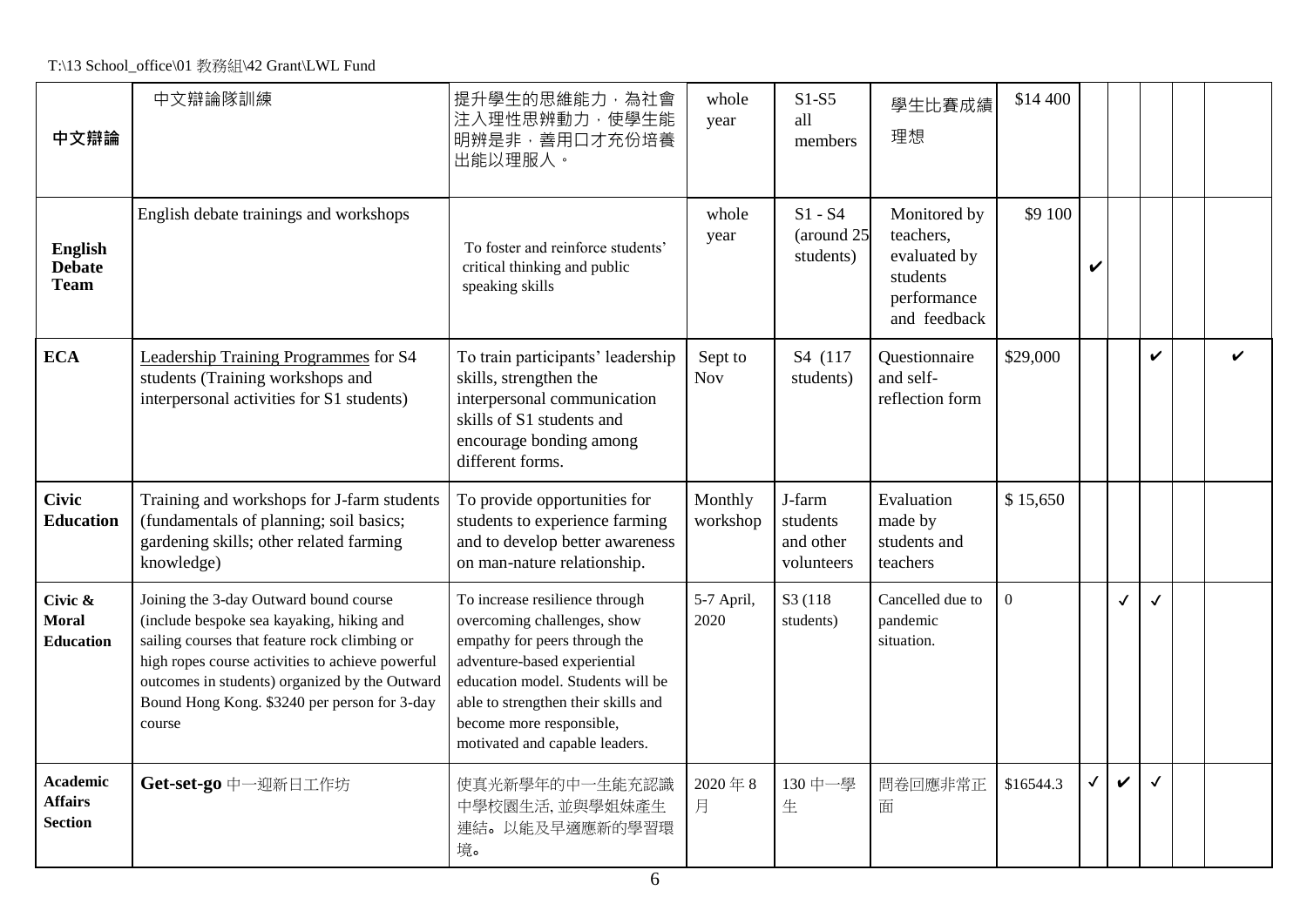| Chin $&$ Eng<br><b>Dept</b> | Join the 72nd Hong Kong Schools Speech<br>Festival                                        | To encourage more students to<br>participate in the Speech and<br>Music festivals |                                                   | 2020-21                                          | $S1-S5$<br>students | The number of<br>students<br>participated the | \$12855   |                                |                | $\checkmark$ |  |  |
|-----------------------------|-------------------------------------------------------------------------------------------|-----------------------------------------------------------------------------------|---------------------------------------------------|--------------------------------------------------|---------------------|-----------------------------------------------|-----------|--------------------------------|----------------|--------------|--|--|
| <b>Music Dept</b>           | Join the Hong Kong Music Festival                                                         |                                                                                   |                                                   | 2020-21                                          | $S1-S5$<br>students | festivals<br>increased.                       | \$3 1 20  |                                |                | $\checkmark$ |  |  |
|                             |                                                                                           |                                                                                   |                                                   |                                                  |                     | Sub-total of 1.2                              | 267,170.9 |                                |                |              |  |  |
| 1.3                         | <b>Others</b>                                                                             |                                                                                   |                                                   |                                                  |                     |                                               |           |                                |                |              |  |  |
| <b>OTHER</b>                | 善意溝通週會:邀請講員                                                                               | 在認識善意溝通後,讓學生擁抱及2020年11<br>表達自己的感受及需要的善意溝通月<br>環境,建立學生的健康情緒。                       |                                                   |                                                  | S1-6學生              | 學生回應正面                                        | \$1500    |                                | V              |              |  |  |
|                             |                                                                                           |                                                                                   |                                                   |                                                  |                     | <b>Actual Expenses for Category 1</b>         | 379,994.4 |                                |                |              |  |  |
|                             |                                                                                           |                                                                                   |                                                   |                                                  |                     |                                               |           |                                |                |              |  |  |
| <b>Domain</b>               | <b>Item</b>                                                                               |                                                                                   |                                                   | <b>Purpose</b>                                   |                     |                                               |           | <b>Estimated Expenses (\$)</b> |                |              |  |  |
| <b>Category 2</b>           | To procure equipment, consumables and learning resources for promoting life-wide learning |                                                                                   |                                                   |                                                  |                     |                                               |           |                                |                |              |  |  |
|                             | Round trip equipment and materials                                                        |                                                                                   | For booth decorations and games setting           |                                                  |                     |                                               | \$3 455.8 |                                |                |              |  |  |
| <b>STEAM</b>                | Equipment for Lego competitions and training courses                                      |                                                                                   | For booth decorations and training courses        | \$8284                                           |                     |                                               |           |                                |                |              |  |  |
|                             | Machines and parts for 3D-printing                                                        |                                                                                   | For students' usage in curriculum and and ECA     |                                                  |                     |                                               | \$20 350  |                                |                |              |  |  |
|                             | 平衡木一條                                                                                     |                                                                                   | 更換新一條平衡木,讓學生可以安全使用。                               |                                                  |                     |                                               |           |                                | \$14765        |              |  |  |
| 跳箱一個<br>Physical            |                                                                                           |                                                                                   | 用。                                                | 有鑑於現存跳箱變得殘舊生鏽,讓學生可以安全使                           | \$6730              |                                               |           |                                |                |              |  |  |
| Education                   | Polar go fit licence                                                                      |                                                                                   |                                                   | 測量學生心跳系統軟件年費                                     |                     |                                               |           |                                | \$4 000        |              |  |  |
| 2個拯溺假人                      |                                                                                           |                                                                                   | 拯溺訓練用途                                            |                                                  |                     |                                               |           |                                | $\overline{0}$ |              |  |  |
|                             | 地墊                                                                                        |                                                                                   |                                                   | 提供運動安全保護資源                                       |                     |                                               | \$19800   |                                |                |              |  |  |
| Careers                     | Buy the Cambridge Occupational Analysts (COA) programmes                                  |                                                                                   | inclination                                       | For S3 students to do the online test on careers |                     |                                               | \$3 000   |                                |                |              |  |  |
| Careers                     | Purchase IT-related equipment for life planning officer                                   |                                                                                   | To carry out the career counseling and activities |                                                  |                     | \$9 000                                       |           |                                |                |              |  |  |